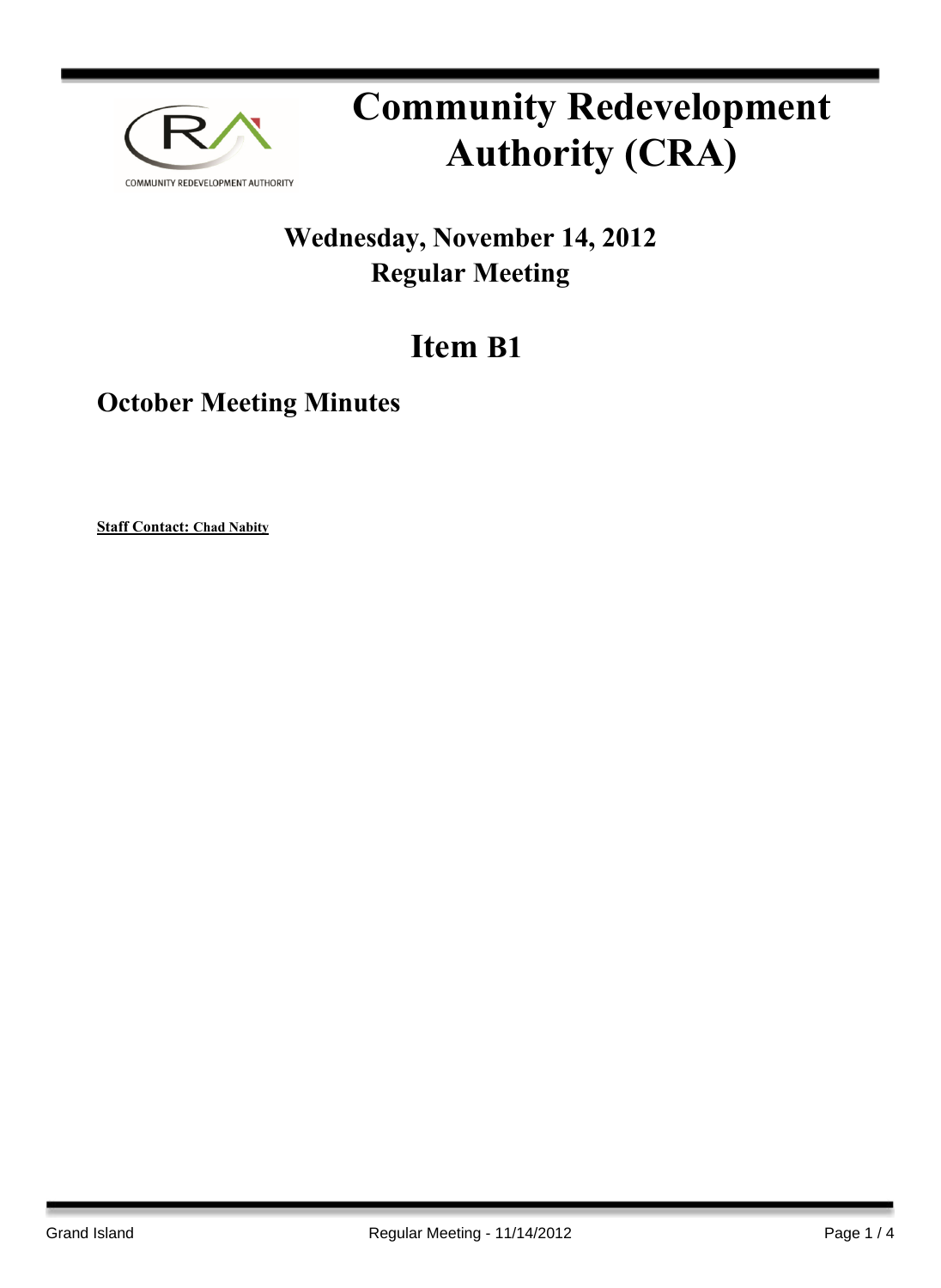#### OFFICIAL PROCEEDINGS

#### MINUTES OF COMMUNITY REDEVELOPMENT AUTHORITY MEETING OF October 10, 2012

Pursuant to due call and notice thereof, a Regular Meeting of the Community Redevelopment Authority of the City of Grand Island, Nebraska was conducted on October 10, 2012 at City Hall 100 E First Street. Notice of the meeting was given in the October 3, 2012 Grand Island Independent.

1. CALL TO ORDER. Chairman Barry Sandstrom called the meeting to order at 4:00 p.m. The following members were present: Michelle Fitzke, Sue Pirnie and Glen Murray. Also present were; Director, Chad Nabity; Secretary, Rose Rhoads; Council Liaison, Vaughn Minton; Finance Director, Jaye Monter; Legal Counsel, Duane Burns and ( Member Tom Gdowski was absent).

Sandstrom stated this was a public meeting subject to the open meeting laws of the State of Nebraska. He noted that the requirements for an open meeting were posted on the wall easily accessible to anyone who would like to read through them.

- 2. APPROVAL OF MINUTES. A motion for approval of the Minutes for the September 19, 2012 meeting was made by Murray and seconded by Pirnie. Upon roll call vote all present voted aye. Motion carried unanimously.
- 3. APPROVAL OF FINANCIAL REPORTS. Monter reviewed the financial reports for the period of September 1, 2012 through September 30, 2012. Motion was made by Pirnie and seconded by Fitzke to approve the financial reports. Upon roll call vote, all present voted aye. Motion carried unanimously.
- 4. APPROVAL OF BILLS. The bills were reviewed by Sandstrom. Motion made by Fitzke and seconded by Pirnie to approve the bills in the amount of \$12,914.67. Upon roll call vote all present voted aye. Motion carried unanimously to approve the payment of bills totaling 12,914.67.
- 5. REVIEW OF COMMITTED PROJECTS & CRA PROPERTY. Nabity reviewed the Committed Projects. YMCA project is completed. A request for payment should be coming in sometime. The Downtown BID is working on the Grand Generation/YMCA tree project. The Howard Johnson Façade is nearing completion; a request for payment is in pending on finals with the Building Department.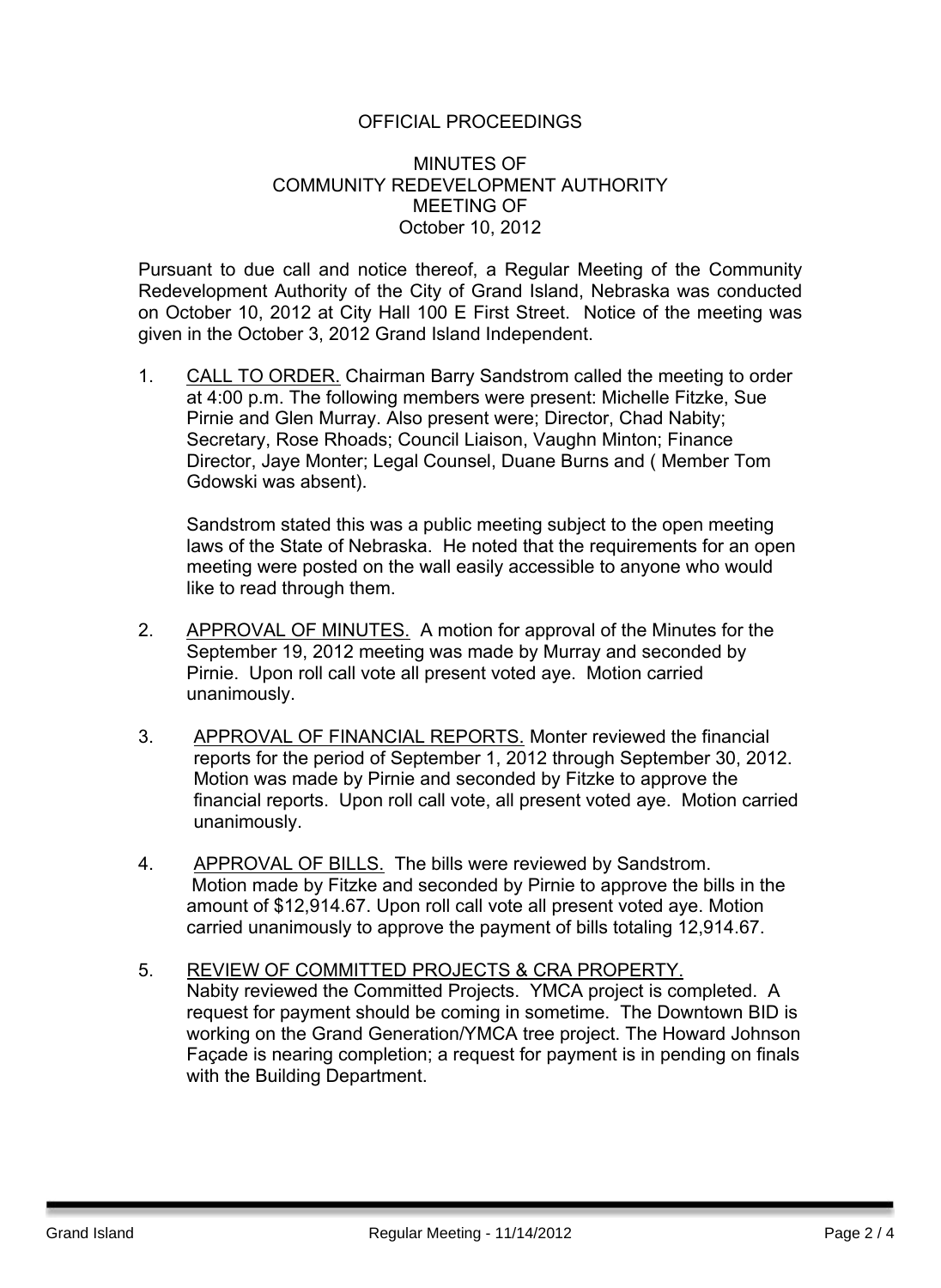6. FAÇADE CONSIDERATION. Consideration of a Façade Request from Vince Mendez, 2404 W Lincoln Hwy & 2403- 2423 W Lincoln Hwy, Grand Island.

 Nabity explained Vince Mendez has submitted a request for Façade funds for Personal Automotive Services for \$83,801. This includes exterior signage, landscaping project, exterior concrete, gutters, downspouts and snow retention devices. Currently Mendez has invested \$1.4 million dollars.

 Murray was a part of the Façade review committee he commented this was a great project and a lot had been done to improve the area.

Motion made by Murray and seconded by Pirnie to approve the Façade request in the amount \$83, 801. Upon roll call vote all present voted aye. Motion carried unanimously.

7. FACADE CONSIDERATION. Consideration of a Façade Request from Ron Nitzel 108, 110 & 112 W 4<sup>TH</sup> St., Grand Island.

 Nabity explained Ron Nitzel is looking at removing the existing dilapidated neon sign and replace with a historical correct sign. Repaint metal wall sign and add fabric awnings over upper level windows also adding decorative panels around upper level windows.

Murray was a part of the Façade review committee he commented this would be a nice improvement to the 4<sup>th</sup> Street area.

Motion made by Murray and seconded by Fitzke to approve the Façade request in the amount \$31,948. Upon roll call vote all present voted aye. Motion carried unanimously.

#### 8. CONSIDERATION OF RESOLUTION 151.

Consideration of a Resolution to forward a Site Specific redevelopment plan to the Hall County Regional Planning Commission for 809-811 S Kimball St. The CRA received a TIF application and staff has prepared a Site Specific redevelopment plan (the "Plan"), for redevelopment of an area within city limits of the City of Grand Island, Hall County, Nebraska.